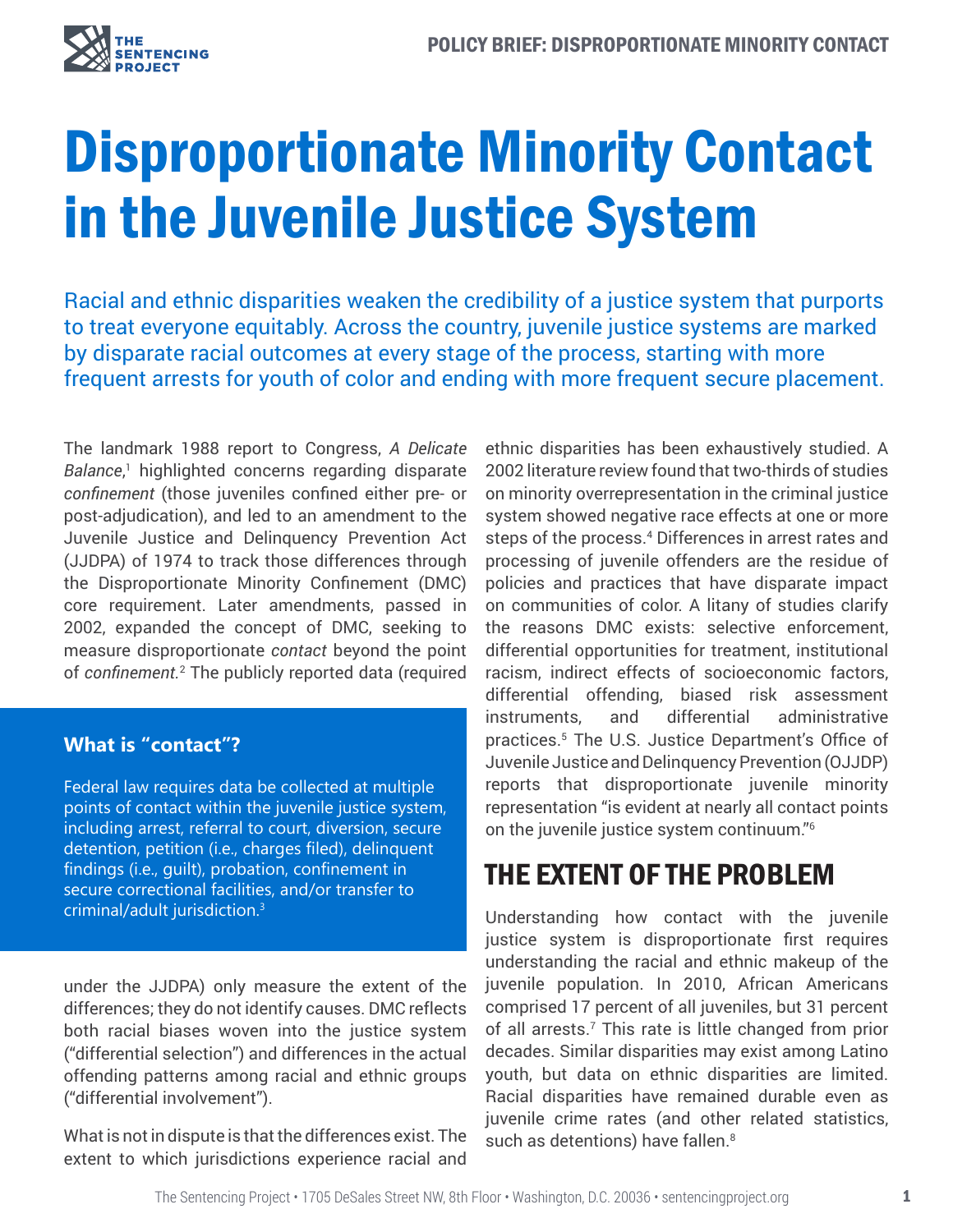

The discrepancies do not stop with arrests. Among those juveniles who are arrested, black juveniles are more likely to be referred to a juvenile court than are white juveniles. They are more likely to be processed (and less likely to be diverted). Among those adjudicated delinquent, they are more likely to be sent to secure confinement. Among those detained, black youth are more likely to be transferred to adult facilities. The disparities grow at almost every step.

# MEASURING DMC: THE RELATIVE RATE INDEX

The Relative Rate Index (RRI) is a measure of the rate of racial disparity between white youth and youth of color at a particular stage in the system.<sup>9</sup> Data are available for African-American youth; for American Indians or Alaskan Natives (AIAN) youth; for Asian, Hawaiian, or Pacific Islander (AHPI) youth; and for minorities, defined as African-Americans, AIAN, and AHPI together. There are no RRI data on Latinos' contact with the juvenile justice system. Thus, because "minority" RRI does not encompass ethnicities, this paper generally considers RRI data that compare treatment of white youth to that of African-American youth.

States are required to submit analyses to OJJDP when their RRI exceeds 1.0 for any of the racial minorities tracked with RRI. Most commonly, that requirement comes into play for African-American youth; in some states, other minority groups are overrepresented. An RRI of 2.0 among African Americans at the point of arrest means that arrest is twice as common for black youth as for white youth. Because populations and demographics vary widely by state, local jurisdiction, and over time, comparing ratios instead of absolute numbers is essential to understanding DMC.

The RRI consistently demonstrates that youth of color are overrepresented at many stages of the juvenile justice system as compared with their presence in the general population. Data show this overrepresentation persists across jurisdictions and time.<sup>10</sup>

### LIMITATIONS OF RRI

While the relative rate index is a federal response to a nationwide problem, it is not intended to be the only tool to measure progress toward eliminating disproportionate minority contact with the juvenile justice system. Some jurisdictions have made progress with their own initiatives, as will be discussed, and 34 states have implemented DMC stystems improvement and delinquency prevention strategies.<sup>11</sup> The data themselves, however, are not comprehensive:

- An RRI is not available to compare the treatment of Latino youth with non-Latino youth.
- Only 29 states have produced data for the nine points of contact.
- Lastly, while this briefing paper cites nationwide RRI data, policymakers and practitioners need to examine state and county data to better understand the meaning of RRI and the prevalence of DMC in a given jurisdiction. For instance, national data can blur differences between New Jersey and Pennsylvania, and statewide data can blur the differences between Scranton's Lackawanna County and Philadelphia.

# ENCOUNTERS WITH THE JUSTICE SYSTEM: DISPROPORTIONATE ARREST RATES

As shown in Figure 1 (next page), arrest rates for juveniles have dropped by half since peaking in 1996.<sup>12</sup> While the overall arrest rates for both black youth and white youth have dropped over this time, the relative rate (which compares them) has remained the same. This means that there has not been a sizable impact on DMC despite an impressive drop in youth arrests.

Despite a drop in overall arrest rates nationally, black youth are still **twice as likely to be arrested**  as white youth.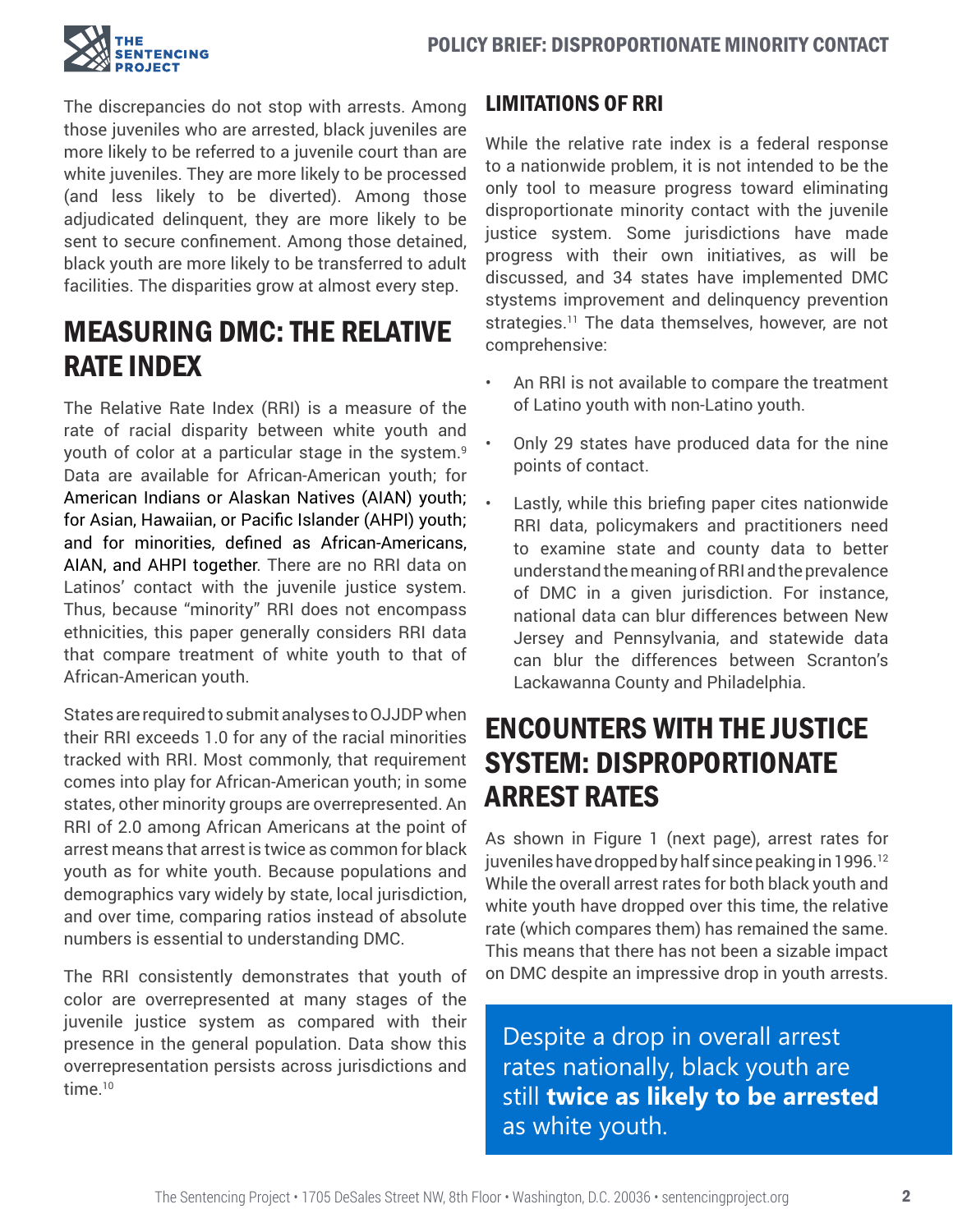





Note: The RRI has been consistently at or near 2.0 for all reported years. This means that black juveniles are twice as likely to be arrested as white juveniles. This ratio has persisted as overall juvenile arrest rates have fallen.

Nationally, African-American youth are still twice as likely to be arrested as white youth.<sup>13</sup>

Are youth of color committing more crime, thus resulting in a higher arrest rate? Comparing arrest rates to self-report data for the most common offenses committed by juveniles, Janet L. Lauritsen concluded that there were few group differences between youth of color and white youth. Differences exist regarding violent crimes, which were more prevalent among African-American and Latino youth.<sup>14</sup> However, youth arrests for the most violent crimes are rare, accounting for roughly 5 percent of all juveniles' arrests.<sup>15</sup> Far more common reasons for arrest are non-violent, low-level or even non-criminal acts.16 Arrests for property crimes – burglary, larcenytheft, motor vehicle theft, and arson – comprise one in four arrests of juveniles.

#### STATUS OFFENSES

Status offenses are a category of behaviors that are illegal based solely on the age of the offender. The FBI Uniform Crime Reporting (UCR) Program currently collects data on arrests for two status offenses:

curfew violations (including loitering) and liquor law violations.<sup>17</sup> Truancy is the most common status offense, but the UCR does not state its prevalence. As with overall arrest rates, the arrest rates for status offenses have declined. Liquor law violation arrests have declined 37 percent since 2006 and curfew violation arrests have declined 50 percent.<sup>18</sup>

Despite these promising declines, gaps remain. In 2011, African American youth were 269 percent more likely to be arrested for violating curfew laws than white juveniles were (see Figure 2, next page). Unless one believes teenagers' desire to stay out past curfew changes year to year, the fluctuations in arrest rates for black and white youth alike strongly suggest that policy changes, not actual behaviors, are driving the gaps.

In 2011, black youth were **269 percent more likely** to be arrested for violating curfew laws than white youth.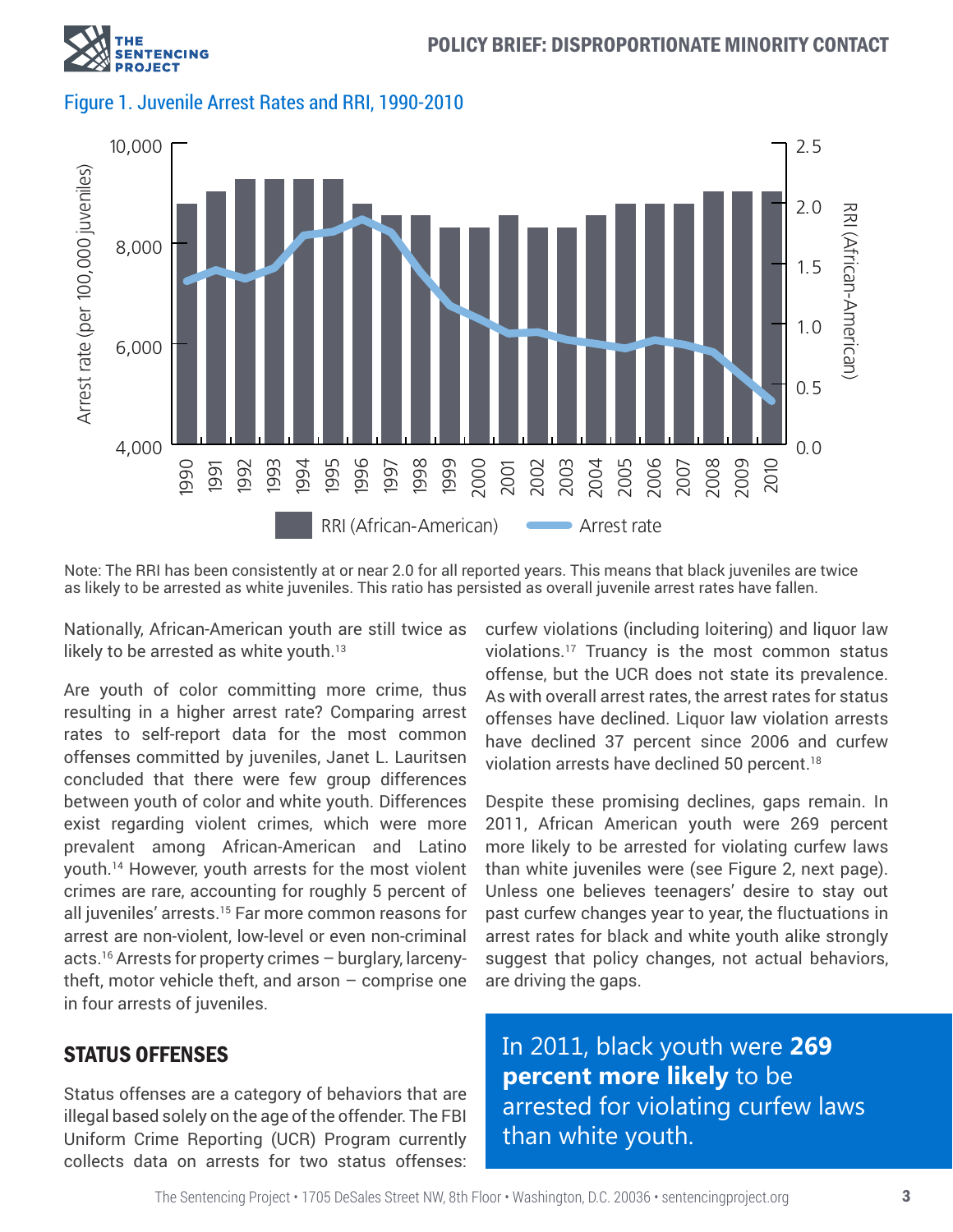



#### Figure 2. Curfew and Loitering: Arrest Rates and RRI, 1980-2011

Note: RRI calculated by author.

Because they are low-level offenses, status offense arrests are not typically handled in court, but they occasionally are. In 2010, courts handled 137,000 cases in which the highest offense was a status offense – a 29 percent decline from 2001.<sup>19</sup> More than a third of the 88,000 liquor law arrests were petitioned in 2010, as were 20 percent of that year's 77,000 curfew violations.

Occasionally, status offenders are even detained, despite the fact that they do not pose a threat to their communities. A one-day count of detained and committed juveniles, taken in 2011, found more than 2,000 juveniles – half of them white, one-third of them black – whose most serious offense was a status offense.<sup>20</sup>

There are a plethora of explanations for why youth of color are arrested more frequently for the same behaviors than their white counterparts, some of which derive from geographic patterns of segregation. Curfew laws are more common in cities than in suburbs. Given the realities of residential patterns by race, these differences may be reflected in higher arrest rates of minority youth than white youth for

some offenses. As a result, juveniles behaving in the same way  $-$  for example, hanging out late at night  $$ will be treated differently based on where they live, not on how they behave.

#### PROPERTY CRIME ARRESTS

Property crimes are the most common offenses for which juveniles are arrested, including larceny (76 percent of property crimes), burglary (18 percent), motor vehicle theft (4 percent), and arson (1 percent). As shown in Figure 3 (next page), arrest rates for black juveniles have consistently been double that for white juveniles. This ratio held steady from the mid-1990s through the middle of the 2000s. However, in recent years, the ratio increased. In 2011, black juveniles were more than two-and-a-half times as likely to be arrested for property crimes as whites.

In 2011, black youth were more than **2.5 times** as likely as white youth to be arrested for a property offense.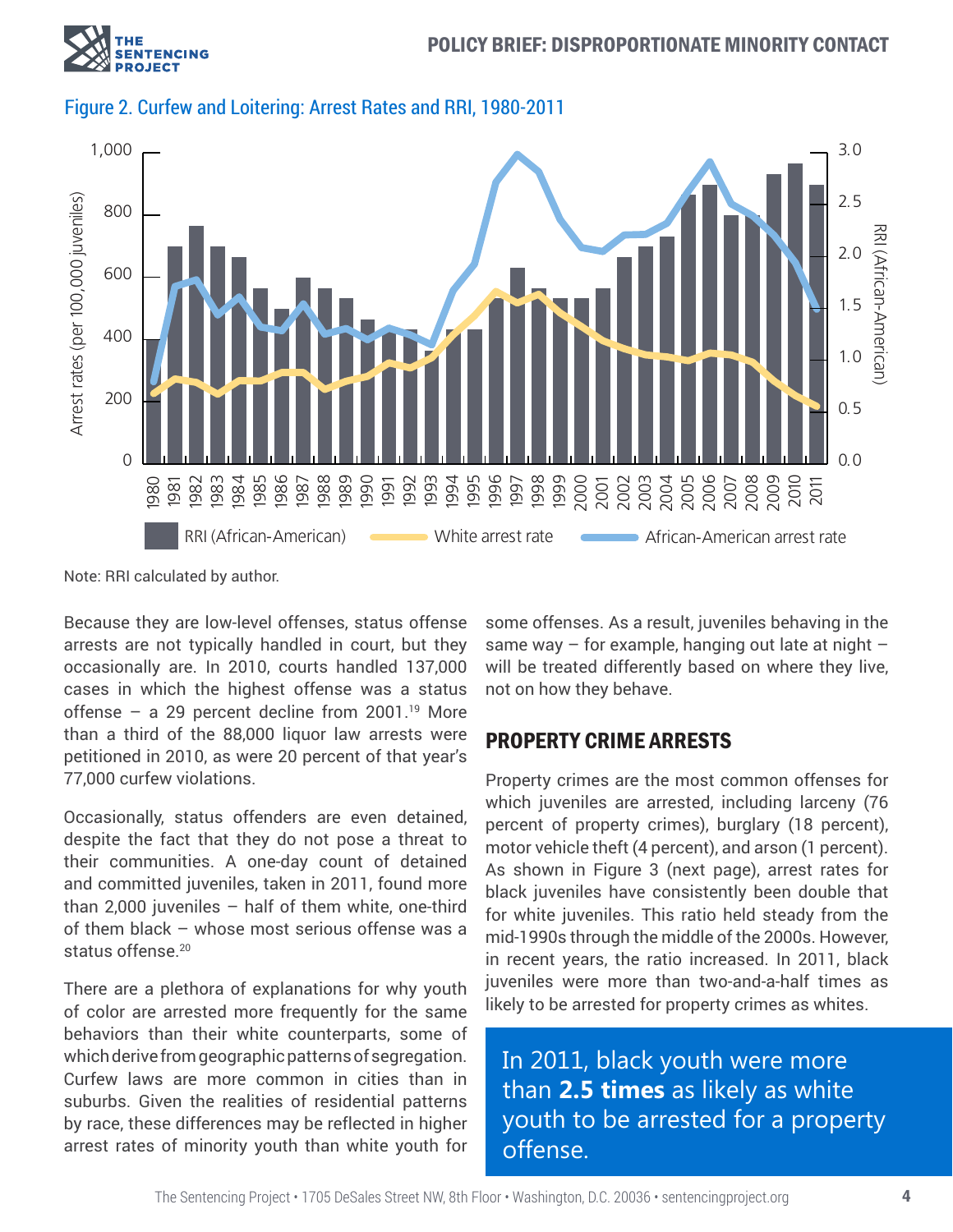





Note: Official RRI data are published for 1990-2010. Other years calculated by author.

### DRUG OFFENSES

Some of the most substantial disparities are found in arrest rates for drug offenses (See Figure 4, next page) despite little evidence that drug use is more prevalent for different races. The Centers for Disease Control and Prevention's 2011 Youth Risk Behavior Survey (YRBS) found 23 percent of all high school students report using marijuana in the past 30 days, including 25 percent of black students and 22 percent of white students. Thirty-two percent of high school students reported that they were offered, sold, or given an illegal drug by someone on school property in the past 12 months, including 33 percent for black and white students alike.<sup>21</sup> However, geographic segregation probably plays a role among many other factors. Suburban youth who use or sell drugs are more likely to do so within their homes, while urban youth are more likely to use or sell in public spaces, where they are likely to be seen and be caught.<sup>22</sup>

At the beginning of the 1980s, black and white youth were arrested at roughly equivalent rates, approximately one in 300. The War on Drugs changed that. Through the 1980s, the arrest rate for black youth increased more than 350 percent even as the

arrest rate for white juveniles declined. By 1991, a black juvenile was 579 percent more likely to be arrested for a drug offense than a white teenager.

Figure 4 also demonstrates the limitations of DMC data as a lens to define success. Policymakers and practitioners should look at both relative and individual rates. RRI for drug arrests halved from 5.8 in 1991 to 2.9 in 1995; that drop was driven by increases in arrests for white juveniles that outpaced the increase of arrests of black juveniles. Since 1996, a 60 percent drop in black juveniles' arrests for drug offenses gradually reduced the RRI. Comparing YRBS data for 1997 and 2011 shows a decline in drug use, but not on a scale that aligns with the decline in arrest rates. For example, in 1997, 26 percent of high school students reported using marijuana in the past 30 days versus 23 percent in 2011.<sup>23</sup> Law enforcement choices warrant further study.

Since the late nineties, drug arrest rates for black juveniles have declined, tempering the RRI for drug arrests. As of 2011, black juveniles were still 44 percent more likely to be arrested for drug offenses than were white juveniles.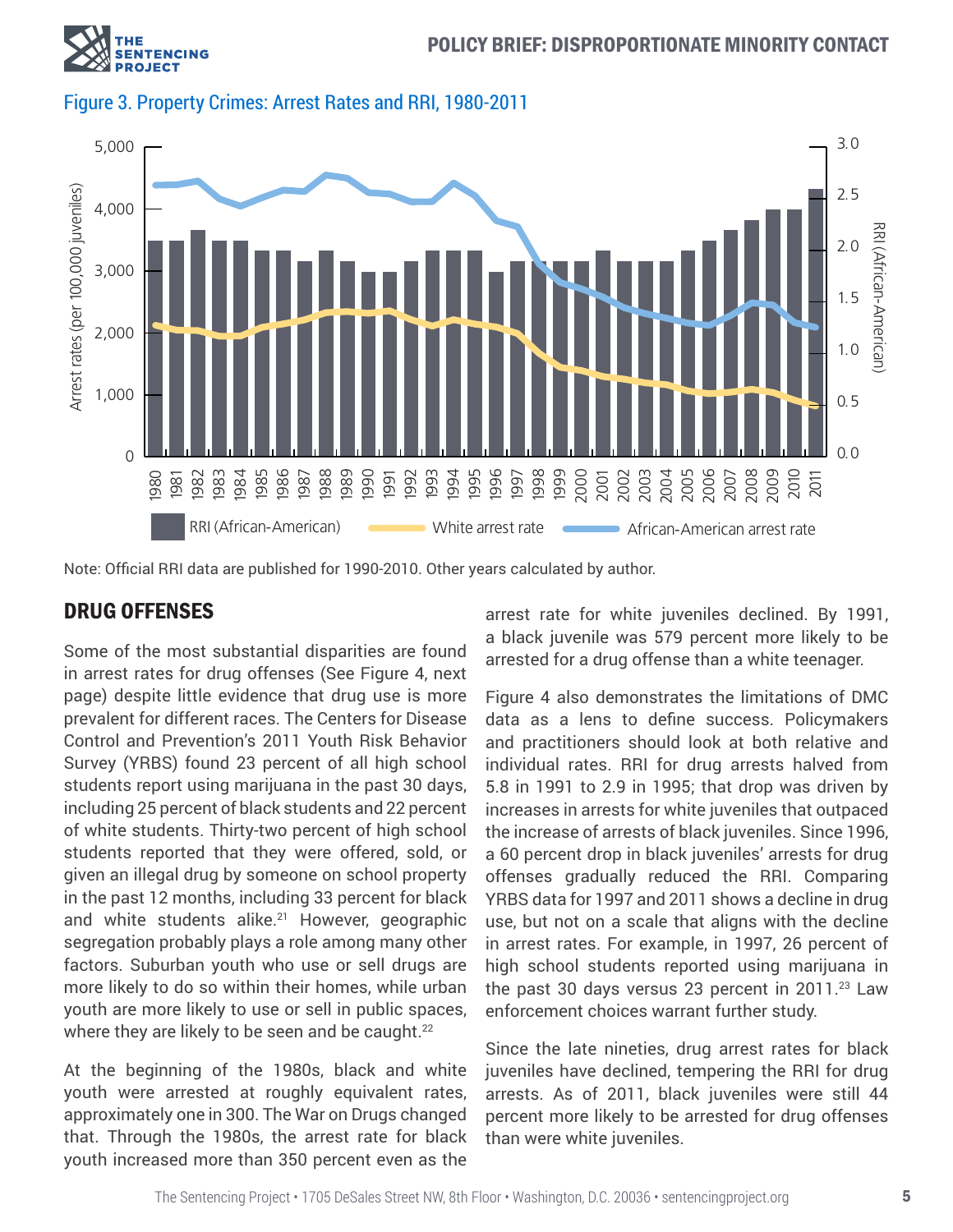

Figure 4. Drug Offenses: Arrest Rates and RRI, 1980-2011



Note: Official RRI rata are published for 1990-2010. Other years calculated by author.

## HOW POLICY CHOICES WORSEN **DISPARITIES**

#### SCHOOL DISCIPLINE AS A LAW ENFORCEMENT ISSUE

While there is a troubling amount of real violence among some juveniles, police presence in schools has led to the criminalization of ordinary adolescent misbehavior. The presence of school resource officers can make a schoolyard fight into a simple assault; playing catch with a teacher's hat becomes robbery.<sup>24</sup> Numerous empirical studies document this. A 2000 study found sharp racial disparities in the criminalization of misbehavior; black students in the study "appear[ed] to be referred to the office for infractions that are both less serious and more subjective in their interpretation than white students."25 In recognition of the problem, the Departments of Justice and Education jointly released guidance to school districts in 2014 describing how to administer school discipline practices without discriminating on the basis of race, color, or national origin.26

According to data from the Department of Education's Office for Civil Rights, the discrepancies that appear throughout the juvenile justice system are also prevalent at school. Black students are 16 percent of all public school students and 31 percent of all arrests. As with overall arrest rates, the interaction of student behavior and school policies is at the root of these differences. Some school personnel lack the cultural competency to deal with misbehaviors on campus, and schools often lack the resources to address misbehavior outside the justice system. Sadly, the problem begins early. Black children make up 18 percent of preschool enrollment and 48 percent of suspended preschoolers.<sup>27</sup>

Federal agencies designed to aid youth sometimes work at cross-purposes to the disadvantage of youth of color. Although strong partnerships between the Department of Education and the Department of

Black students make up 16 percent of all public school students and **31 percent of all arrests**.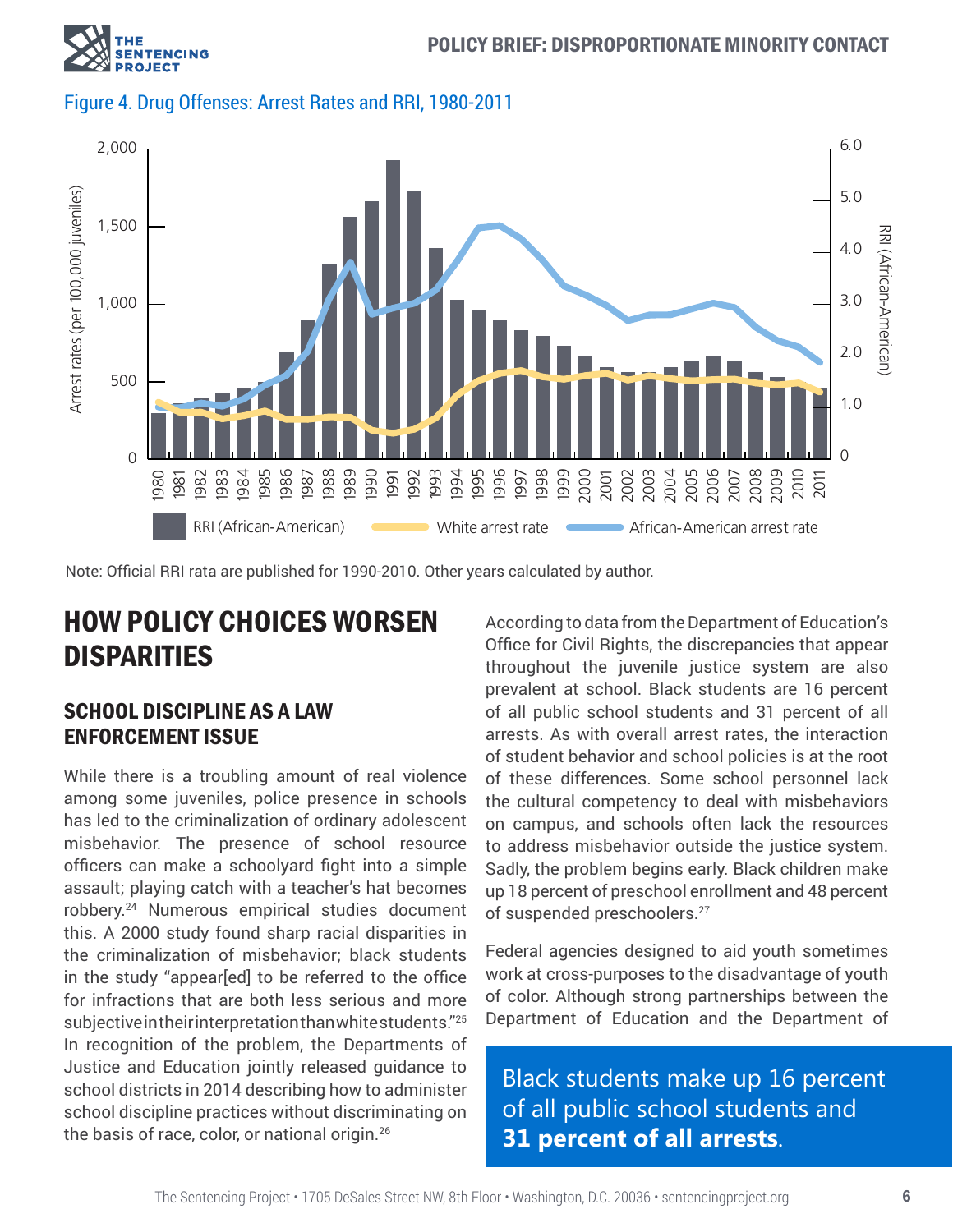

Justice strive to eliminate racial disparities in school discipline policies and practices, the Department of Justice's Community Oriented Policing (COPS) program recently received large increases in funds despite growing awareness that increases in police presence are associated with worse outcomes for youth of color.<sup>28</sup>

### VALID COURT ORDERS

Using typical misbehavior as a gateway into the juvenile justice system is also done via valid court orders. The valid court order (VCO) amendment, part of 1980 amendments to the JJDPA, allowed secure detention of status offenders who violated a judicial order by the juvenile court. A student who is frequently truant from school may be ordered by a judge to attend school, but if truancy continues for this student, it can lead to detention; the teenager is now in violation of a valid court order. The student may fail a drug test, thus violating the court order. How often this occurs is hard to determine, but the Texas Public Policy Foundation found that for 2007 VCO violations led as many as 12,000 juveniles into secure detention pursuant to a status offense; that number had declined by a third by 2011.<sup>29</sup>

### GEOGRAPHY AND POPULATION DENSITY

For drug offenses, enhanced penalties for conduct within a set distance of a school, park, or public housing system are more likely than similar conduct in other locations. These penalties come into force more frequently in densely packed urban areas than in suburban ones.<sup>30</sup> As such, segregated housing patterns can impact DMC.

# DISPROPORTIONATE MINORITY CONFINEMENT

The OJJDP's one-day census of confined juveniles finds sharp disparities among white, black, and Latino juveniles (See Table 1). Unlike RRI, the one-day census does categorize by ethnicity (for Latinos).

Data on totals (as opposed to rates) demonstrate the cumulative impact of DMC at each stage of the process. While non-Hispanic whites comprise 53

percent of the juvenile population, they comprise 33 percent of incarcerated youth. Black youth are 14 percent of all youth, but 40 percent of incarcerated youth. Hispanic youth are 24 percent of all youth and 23 percent of incarcerated youth.

#### Table 1. Frequency of Detention by Race

| Race                               | Population <sup>31</sup> | Secure<br>Placement <sup>32</sup> |
|------------------------------------|--------------------------|-----------------------------------|
| White<br>(Non-Hispanic)            | 53%                      | 33%                               |
| African-American<br>(Non-Hispanic) | 14%                      | 40%                               |
| Hispanic                           | 24%                      | 23%                               |

### RRI FOR PRE- AND POST-ADJUDICATION DETENTION AND PLACEMENT

National-level RRI data show that African American youth are detained at rates 1.4 times that of their white counterparts. These detention rates already encompass differences in arrest rates. Thus the RRI of 1.4 means that for black juveniles, more than 25 out of 100 cases referred to juvenile courts were detained. For white juveniles, that rate was under 19 out of 100.

National-level RRI data show that African American youth are placed out-of-home at rates 1.2 times that of their white counterparts. RRI data for placement already encompass differences in the rates at which their cases are referred to juvenile courts. Thus the RRI of 1.2 means that for black juveniles, nearly 30 out of 100 cases referred to juvenile courts were detained. For white juveniles, that rate was under 25 out of 100.

Though each stage of the justice process can hamper youth development, it is secure placement that is most significant for the prospects for the rest of a young person's life. An adolescent who has spent time in secure detention is far less likely to attain a high school diploma or consistently participate in the labor force in the future.<sup>33</sup> (Two-thirds of juveniles are committed for nonviolent offenses (mostly property crimes, public order offenses, status offenses, and technical violations), $34$  leading many to question the value of secure confinement for so many youth.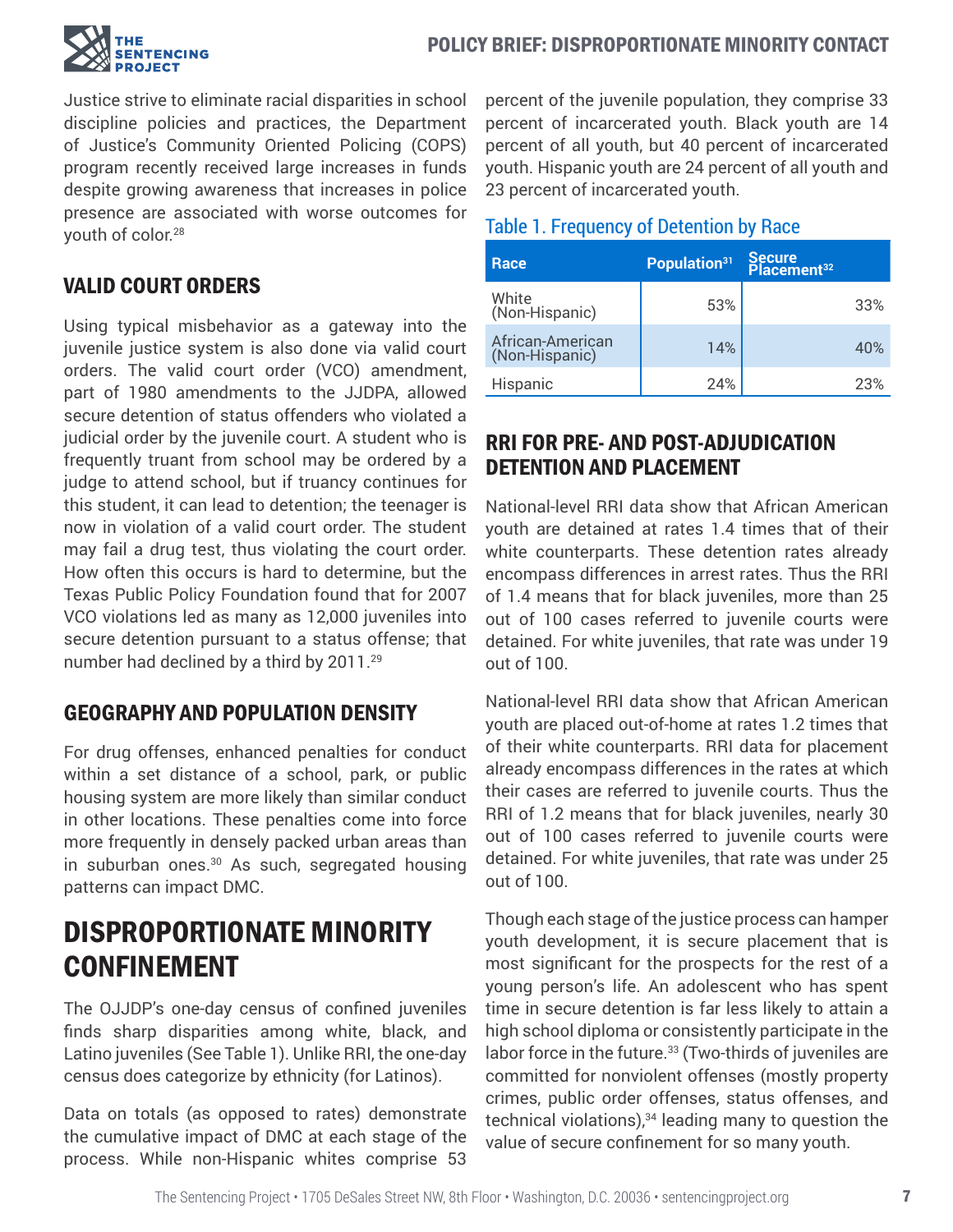

An adolescent who has spent time in secure detention is **far less likely to attain a high school diploma** or consistently participate in the labor force in the future.

Holman and Ziedenberg<sup>35</sup> looked comprehensively at the impact of secure placement on youth, finding that it is more likely that detained youth will continue to engage in delinquent behavior upon release. The authors also found a "…profoundly negative impact on young people's mental and physical health and physical well-being, their education, and their employment." As such, unequal treatment in secure placement is the most troubling because the impact of that unequal treatment is most severe.

# ELIMINATING DISPROPORTIONATE MINORITY **CONTACT**

There are examples of jurisdictions that have successfully addressed DMC. Among juveniles, California's Ventura County is 47 percent Latino and 43 percent white. Data reveal ethnic disparities throughout its juvenile justice system. While there are roughly as many Latino youth as white youth, Ventura County arrested two-and-a-half times as many Latino youth as white youth in 2011.<sup>36</sup> The County contracted with the W. Haywood Burns Institute to address two points of disparity: ensuring that youth appeared in court and reducing the attendant detentions from bench warrants for failure to appear. Subsequently, Latino admissions for probation violations fell 50 percent.<sup>37</sup>

The JJDPA, enacted in 1974, is long overdue for reauthorization. As noted above, prior amendments have highlighted the racial disparities that plague juvenile justice, first at confinement and then at other points of contact. To be eligible for funding under the JJDPA, the law requires states to "address" DMC, though there is no guidance as to what exactly that means, and regulations have not been issued to specify this mandate. A strengthened JJDPA would require states to report the steps they have taken to reduce DMC at each point of contact with the system. Some jurisdictions have, indeed, made progress on this.

#### **Under a strengthened JJDPA, states should be required to:**

- 1. Establish coordinating bodies to oversee efforts to reduce disparities;
- 2. Identify key decision points in the system to determine which points create disparities;
- 3. Create systems to collect local data at every point of contact youth have with the juvenile justice system (disaggregated by descriptors such as race, ethnicity and offense) to identify where disparities exist and the causes of those disparities;
- 4. Develop and implement plans to address disparities that include measurable objectives for policy or practice change that are based on data; and
- 5. Publicly report findings and progress in efforts to reduce disparities on an annual basis.

That ample racial juvenile justice data exist is a promising and necessary first step toward remedying the disparities. The multiple points of contact measured by RRI allow jurisdictions to review their treatment of minority youth vis-à-vis white youth at each stage and take steps to eliminate both overt racial bias and unintentional racial bias in the process.

The disproportionate criminalization of common misbehavior for adolescents, combined with differential enforcement of illegal behaviors (such as discussed in regard to status offenses and drug crimes) has led to sharply different arrest rates that do not correlate with differences in self-reported behavior between white and black adolescents. Those differences highlight the need to de-criminalize status offenses and eliminate the use of valid court orders that derive from non-criminal behaviors. The negative outcomes that follow arrest and detention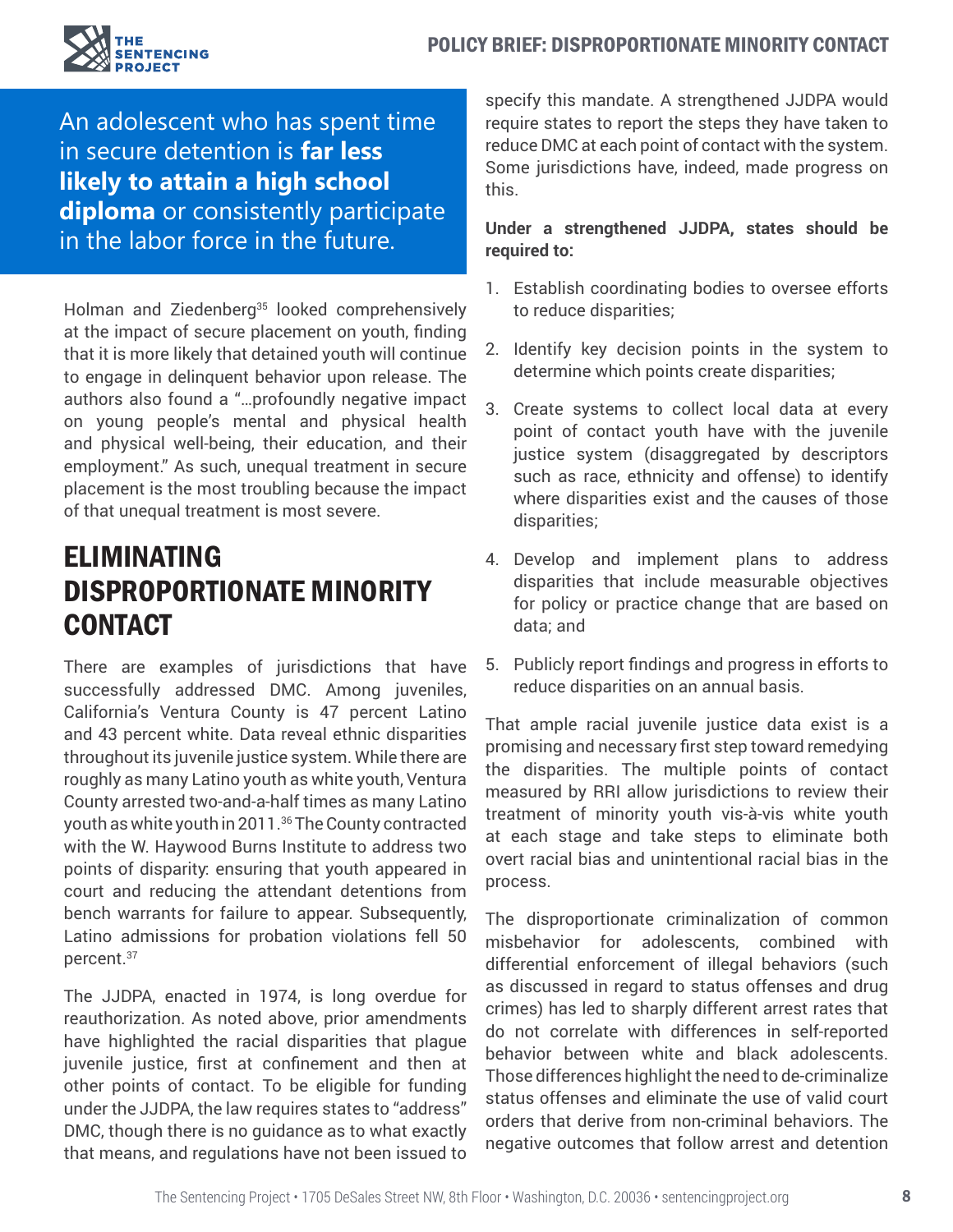

show that arresting youth for being youth -- and acting youthfully -- is counterproductive. Urban jurisdictions need to measure whether enforcing drug laws differently than is done in the suburbs has had any measurable impact on drug use.

For states and localities, inclusion of racial impact statements is a pro-active way to address DMC. Much like an environmental impact statement can alert a zoning board to a threat to clean drinking water, a racial impact statement – studying how enforcement

of a new law will impact various communities – can alert legislatures to how criminal justice bills may have a disproportionate impact and, if necessary, to seek a more just alternative.

Lastly, policymakers need to change their perspective on the best ways to reduce juvenile delinquency while providing meaningful alternatives for arrested juveniles. Low-level offenses can often be better dealt with through non-justice systems such as mental health and behavioral health systems.

# ENDNOTES

- 1 Coalition for Juvenile Justice (1988). A Delicate Balance. Washington, DC: Coalition for Juvenile Justice.
- 2 Coleman, A. A Disproportionate Minority Contact (DMC) Chronology: 1988 to Date, Washington, DC: Office of Juvenile Justice and Delinquency Prevention. Retrieved from <http://www.ojjdp.gov/dmc/chronology.html>.
- 3 Coalition for Juvenile Justice (2010). Disproportionate Minority Contact (DMC) Facts and Resources. Retrieved from [http://www.juvjustice.org/sites/default/files/ckfinder/files/DMC%20factsheet%20draft%20--%20Final%20](http://www.juvjustice.org/sites/default/files/ckfinder/files/DMC%20factsheet%20draft%20--%20Final%20for%20Print.pdf) [for%20Print.pdf](http://www.juvjustice.org/sites/default/files/ckfinder/files/DMC%20factsheet%20draft%20--%20Final%20for%20Print.pdf)
- 4 Pope, C., Lovell, R., & Hsia, H. (2002). Disproportionate Minority Confinement: A Review of the Literature from 1989 through 2001. Washington, DC: Office of Juvenile Justice and Delinquency Prevention.
- 5 Nellis, A. (2011). Policies and Practices That Contribute to Racial and Ethnic Disparity in Juvenile Justice, published in Parsons-Pollard, N. Y. (2011). *Disproportionate Minority Contact: Current Issues and Policies*. Durham, NC: Carolina Academic Press, pp. 3-4.
- 6 OJJDP (2012). In Focus: Disproportionate Minority Contact, Washington, DC: Office of Juvenile Justice and Delinquency Prevention. Retrieved from <http://www.ojjdp.gov/pubs/239457.pdf>
- 7 Puzzanchera, C. and Hockenberry, S. (2013). National Disproportionate Minority Contact Databook. Developed by the National Center for Juvenile Justice for the Office of Juvenile Justice and Delinquency Prevention. Online. Retrieved from <http://www.ojjdp.gov/ojstatbb/dmcdb/>
- 8 Puzzanchera, C. (2013). Juvenile Arrests 2011. Washington, DC: OJJDP. <http://www.ojjdp.gov/pubs/244476.pdf>
- 9 OJJDP (2014). What is an RRI? Retrieved from <http://ojjdp.gov/ojstatbb/dmcdb/asp/whatis.asp>
- 10 The Burns Institute organizes state-by-state data on DMC with data provided by the OJJDP. [http://data.](http://data.burnsinstitute.org/) [burnsinstitute.org/](http://data.burnsinstitute.org/) County-by-county data is available at [http://data.burnsinstitute.org/content/documents/](http://data.burnsinstitute.org/content/documents/decision-making-points-2006-2012.xlsx) [decision-making-points-2006-2012.xlsx](http://data.burnsinstitute.org/content/documents/decision-making-points-2006-2012.xlsx).
- 11 OJJDP (2012).
- 12 Comprehensive data are available at [http://www.ojjdp.gov/ojstatbb/crime/excel/JAR\\_2011.xls](http://www.ojjdp.gov/ojstatbb/crime/excel/JAR_2011.xls)
- 13 Puzzanchera, C., & Hockenberry, S. (2013).
- 14 Lauritsen, J. L. (2005). Racial and ethnic difference in juvenile offending. In Hawkins, D. F. & Kempf-Leonard, K. (Eds.), *Our children, their children: Confronting racial and ethnic differences in American juvenile justice* (pp. 83-104). Chicago: University of Chicago Press.
- 15 Campaign for Youth Justice (Undated). Most Youth in the Adult System Are Convicted of Minor Crimes. Retrieved from [http://www.campaignforyouthjustice.org/documents/ChartofDecliningJuvenileCrimeRateandAge-](http://www.campaignforyouthjustice.org/documents/ChartofDecliningJuvenileCrimeRateandAge-SpecificArrestRates.pdf)[SpecificArrestRates.pdf](http://www.campaignforyouthjustice.org/documents/ChartofDecliningJuvenileCrimeRateandAge-SpecificArrestRates.pdf)
- 16 Puzzanchera, C. (2013).
- 17 The Uniform Crime Reports stopped tracking arrests for running away in 2010. There were 93,400 juveniles arrested for running away in 2009, a 34 percent decline from 2000.
- 18 OJJDP (2014). OJJDP Statistical Briefing Book. Online. Retrieved from [http://www.ojjdp.gov/ojstatbb/crime/](http://www.ojjdp.gov/ojstatbb/crime/qa05101.asp?qa) [qa05101.asp?qa](http://www.ojjdp.gov/ojstatbb/crime/qa05101.asp?qa)
- 19 Puzzanchera, C., & Hockenberry, S. (2013). Juvenile Court Statistics, 2010. Washington, DC: National Center for Juvenile Justice. Retrieved from <http://www.ncjj.org/pdf/jcsreports/jcs2010.pdf>
- 20 Sickmund, M., Sladky, T. J., Kang, W., & Puzzanchera, C. (2013). Easy Access to the Census of Juveniles in Residential Placement. Retrieved from <http://www.ojjdp.gov/ojstatbb/ezacjrp/>